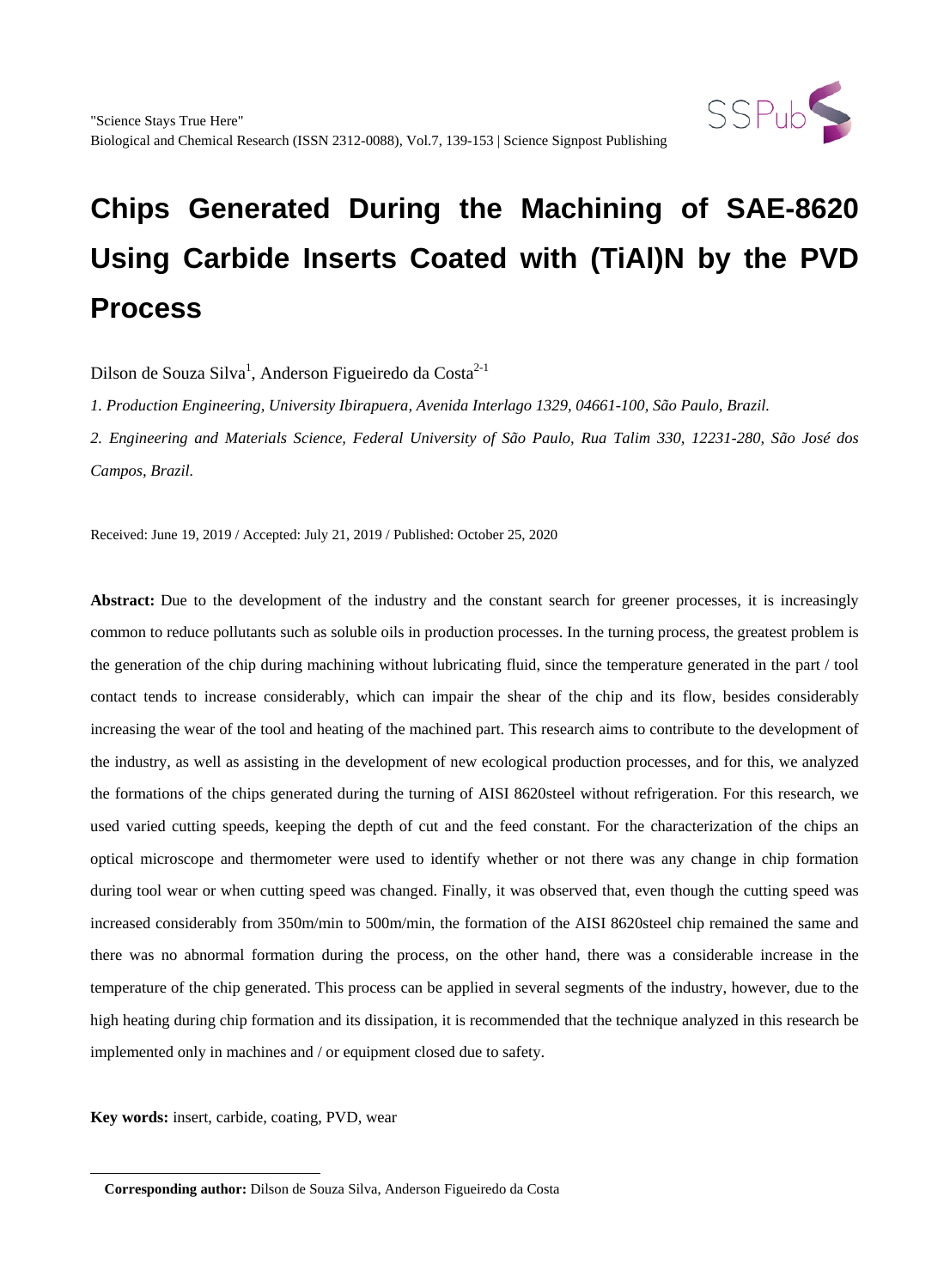# **1. Introduction**

## **1.1 Machining**

 To achieve a stable process during machining some factors should be analyzed with extreme care. These factors are: chip generation, cutting efforts and roughness. As machining operations, we mean those which, when giving the part the shape, or the dimensions or the finish, or even a combination of any of these three, produce chips. We define chip, the piece of material of the piece removed by the tool, characterized by irregular geometric shape [1].

 Machining is the most common manufacturing process in the world, making chips about 10% of all metal production and employing tens of millions of people [2].

## **1.2 Machinability**

 Usability is the term used where several factors and effects are found. Usually expressed in numerical value, machinability is a technological quantity, where the indicated value evidences the ability of a given material to be machined in several cutting parameters, with ease [1][3]. One can define the machinability of a material which is expressed by a numerical comparative value through a set of properties of a given material during machining, with reference to another material [4]. These properties can be tool life, cutting temperature, chip, resistance to cutting, surface finishing and cutting time and chip characteristics.

| Properties                | Good Machinability | <b>Bad Machinability</b>          |
|---------------------------|--------------------|-----------------------------------|
| Tool life                 | Long, Stable       | Short, Unstable                   |
| Cutting temperature       | Not high           | High                              |
| Chip                      | Easily Controlled  | Continuous, Successive Vibrations |
| <b>Cutting Resistance</b> | Low                | High                              |
| <b>Surface Finishing</b>  | Good               | Develops Burrs Easily             |
| Cutting Time              | <b>Short</b>       | Long                              |

## **Table 1 Effects of Machinability [5]**

 The machinability usually depends on the material to be machined and its properties. Thus, from the understanding of the basic mechanical properties of the materials can be defined or evaluated as the machinability of the same. With this, it can be concluded that the machinability is directly linked to the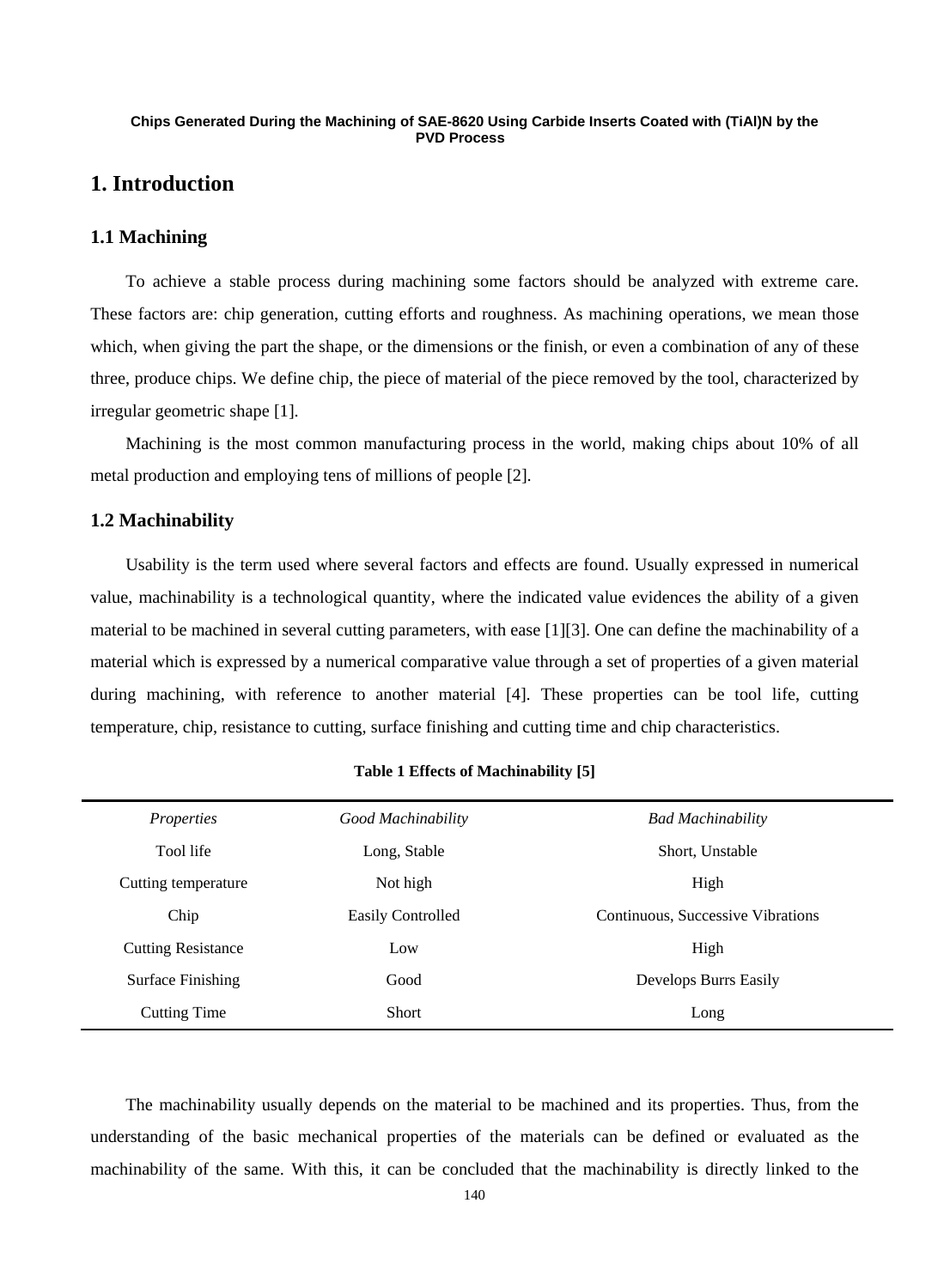mechanical properties of the materials. Therefore, it would be the ability of the materials to be worked by cutting tools [6].

## **1.2.1 Effects that affect machinability**

There are effects that greatly affect the machinability of materials, such as those shown below [1]:

 Toughness: The increase in hardness of a part arises with flank wear. During the process, the cutting edge meets the machined part, the impact occurs and the cutting resistance increases. If the machined part is tenacious, problems such as: the chip edge and chip control may occur and contribute to the surface finish being impaired.

 Adhesiveness: Adhesion refers to the viscosity of a material, in other words how easy it is to cut a chip from the part. In machining materials that are adhesives, it is difficult to cut / break the chips and as a result large cutting forces are generated at the cutting edge. This will lead to an increase in temperatures at the cutting edge.

 Resistance of material: When referring to force, it refers to how easy or difficult it is to deform or change the shape of a material. When speaking of machining of materials which have high strength and are difficult to deform and as such, high forces are required at the cutting edge or in the shear plane to generate the chips. As the forces at the cutting-edge increase, temperatures rise, which can lead to plastic deformation and oxidation of the cutting edge.

 Malleability: It relates to how easy it is to deform or roll a workpiece material. Materials which have high malleability are generally materials that are tenacious. Therefore, when the machined part is tenacious, the chips generated are difficult to break / break. This will result in the stretching of the chips. When this happens, the chips may become entangled around the tool and / or the machined part.

 Thermal Conductivity: Thermal conductivity refers to how easy or how difficult it is to dissipate / radiate heat. Therefore, if thermal conductivity is low, then heat is not dissipated easily, it cannot escape, but is in one place.

 Coaching: We can take as an example a colorless plastic ruler, when folding a few times, the point on the curve becomes white and hard, if it continues then will surely break. This is an example of hiring. When machining parts that have the facility to harden during the process, the section at the machining point and the surrounding area becomes more difficult to machine<sup>[5]</sup>.

 Hard Particles: The hard particles may exist within the composition of a machined part material, for example Si (Silicon) particles in aluminum. If solid particles are present in the material, then when planting them they may scratch the surface of the cutting edge. The type of wear pattern would be like that of a comb.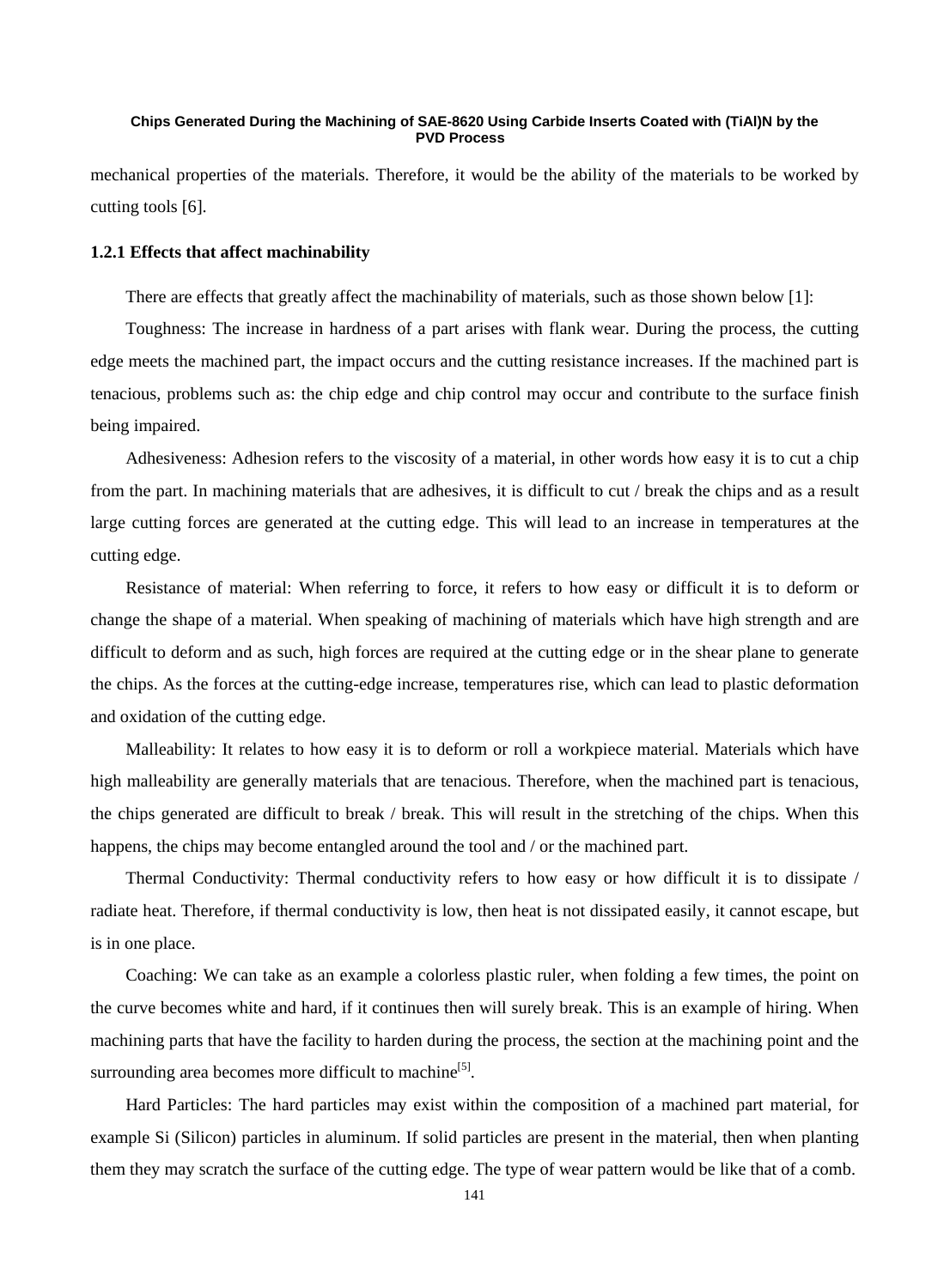## **1.3 Materials for cutting tools**

 The first metals to be used as cutting tools were copper and gold. However, it was only after the invention of a technique of obtaining metal from the ore using the heating and a technique to refine the molten copper that one began to use the metals for cutting. Brass, with the advantage of being harder than copper, has become widely used in cutting. After some time, the iron refinement process was developed, so there was a rapid change in the use of brass for the use of iron as cutting tools [7].

## **1.3.1 Carbide**

 Carbide appeared in the 1920s in Germany, when Dr. Schroter first produced toilet powder in the laboratory. The mixing of this powder, especially with Co also in powder, brought to the market the group of cutting tool materials called hard metals. When the Germans perceived the excellent properties of hardness and resistance to wear, they soon baptized him as Widia de (Wiediamant, as a diamond). This was the second milestone in the evolution of materials for cutting tools after fast steel [8].

## **1.4 Coating**

 The first coating data on cutting tools for machining dates back to the second half of the 1960s, with Sandvik as the first manufacturer. At the outset these coatings were made of steel tools fast (HSS) and later applied in Carbide. Since then the coatings in cutting tools for machining see evolving greatly with new techniques and materials. The deposition of coatings aims to alter the properties of a surface [9].

 Tool coatings include chemical vapor deposition, known as CVD (Chemical Vapor Deposition), which occurs through chemical reactions at temperatures, generally between 850 - 1050 ° C, and the physical vapor deposition process PVD (Physical Vapor Deposition) that occurs by means of vapors generated inside furnaces at low pressure with temperatures, generally in the range of  $400 - 600^{\circ}C$  [2]. The high hardness coating, which maintains it at high temperatures, contributes to increased wear resistance, reducing the tendency for abrasive wear to appear [8].

## **1.4.1 PVD process**

 The PVD process forms a layer on the substrate by physically depositing atoms, ions or molecules of the element to be deposited, thereby creating a coating. Among the existing techniques we have three main ones, being: Evaporation, Sputtering and Ions. The PVD physical deposition process arose in the 1970s with the deposition of TiN on fast-steel tools. Ten years later it was adapted to coat Carbide tools. The main characteristic is the temperature around 500ºC, which brings benefits as [8]: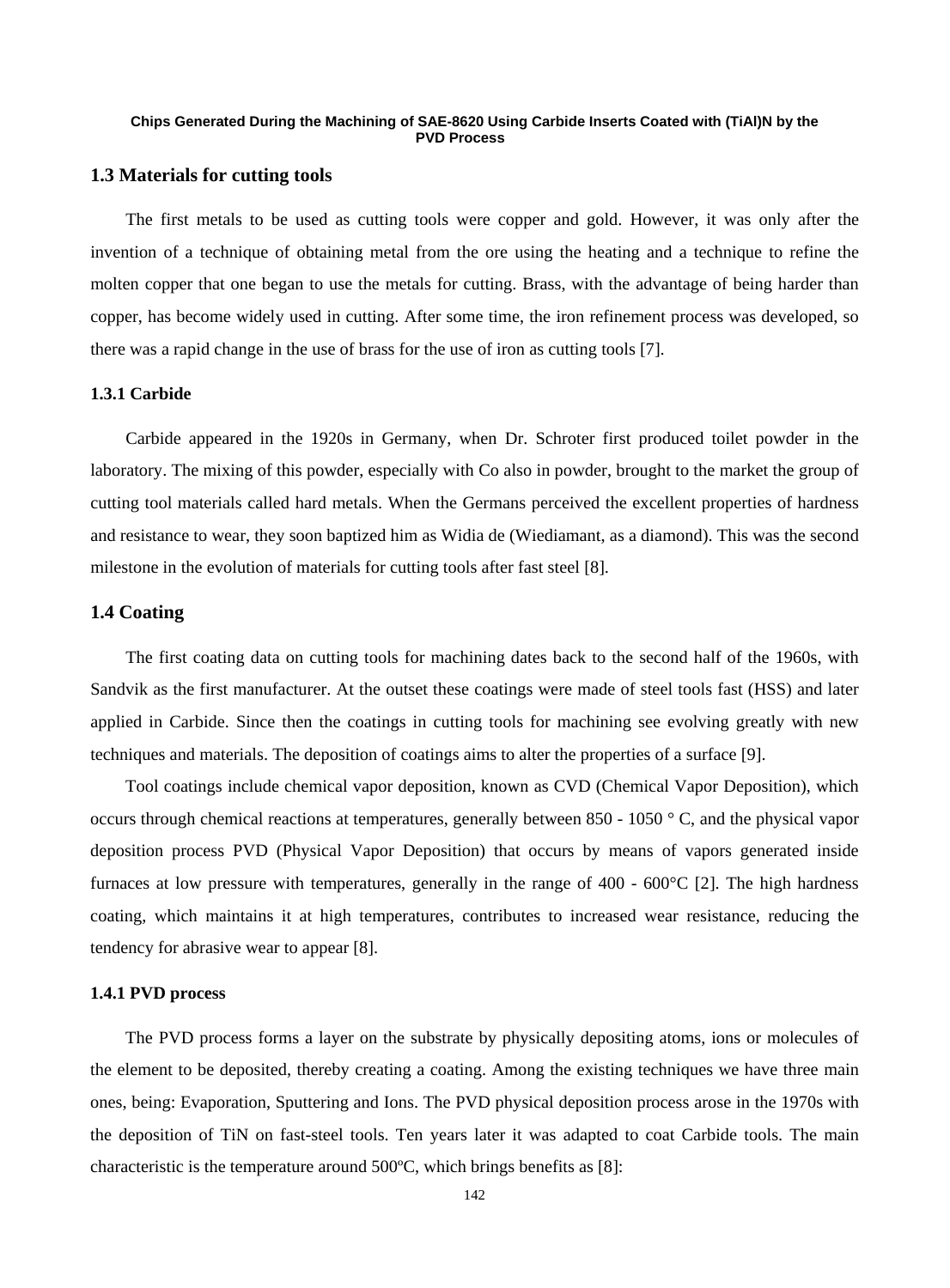- 1. The possibility of coating fast steel substrates;
- 2. The prevention of the formation of the "eta" phase;
- 3. The obtaining of coatings with finer granulometry;
- 4. The possibility of coating sharp edges.

 In PVD, the deposition occurs through vapors generated inside furnaces at low pressure. This pressure allows the solids that will participate in the formation of the coatings to pass directly into the gaseous state by heating. The vapors, which constitute the coating material, are obtained from reactive gases or sublimated solids inside the furnace by electric discharge [8].

 In this process, the high purity solid coating material (metals such as titanium, chromium and aluminum) can be either heat evaporated or bombarded with ions (cathodic spray). At the same time, a reactive gas (eg, nitrogen or a gas containing carbon) is introduced; forming a compound with the metal vapor that is deposited on the tools or the components in the form of a thin, highly adherent coating [10].

## **1.4.2 Characteristics of PVD Coating Materials**

 Materials that are used in the PVD coating method include TiN (titanium nitride), (Al, Ti)N (aluminum nitride and titanium), (Al, Ti, Si)N (titanium aluminum and silicon nitride), CrN (chromium nitride) and hard amorphous carbon. Additionally, TiC and TiCN which are generally used in the CVD process can also be used with the PVD process. Each material has its own specific properties and can also be used either as multiple or single layers according to its application [5]. The properties of Carbide coated with PVD are defined in the following ways:

 Hardness (Edge Wear Resistance): The (Al, Ti)N, is a complex of titanium and aluminum nitride. The particles of Al and Ti have different atomic rays, creating a distorted microstructure. It is because of this distortion that a hardened coating line is generated in its layer. A further hardened coating line is (Al, Ti, Si)N and this is due to the Si particles within the coating layer which provides high flank wear properties. TiN is one of the first-generation coatings materials which is harder than Carbide and can be effectively used to extend the tool since it is more chemically stable.

 Oxidation Temperature (Cutting Edge Notch Resistance/Catherization Wear Resistance): The (Al, Ti)N is thermally stable at elevated temperatures and has excellent wear resistance during cutting at high speeds. This is because Al oxidizes under high temperatures and pressures during machining and forms an amorphous Al 2 O 3 protective film. O (Al, Ti, Si)N has a higher thermal stability than (Al, Ti)N and is used for milling for hardened steel machining. TiN with its high resistance to oxidation and low energy free formation, ie, thermally stable and is also effective in increasing tool life.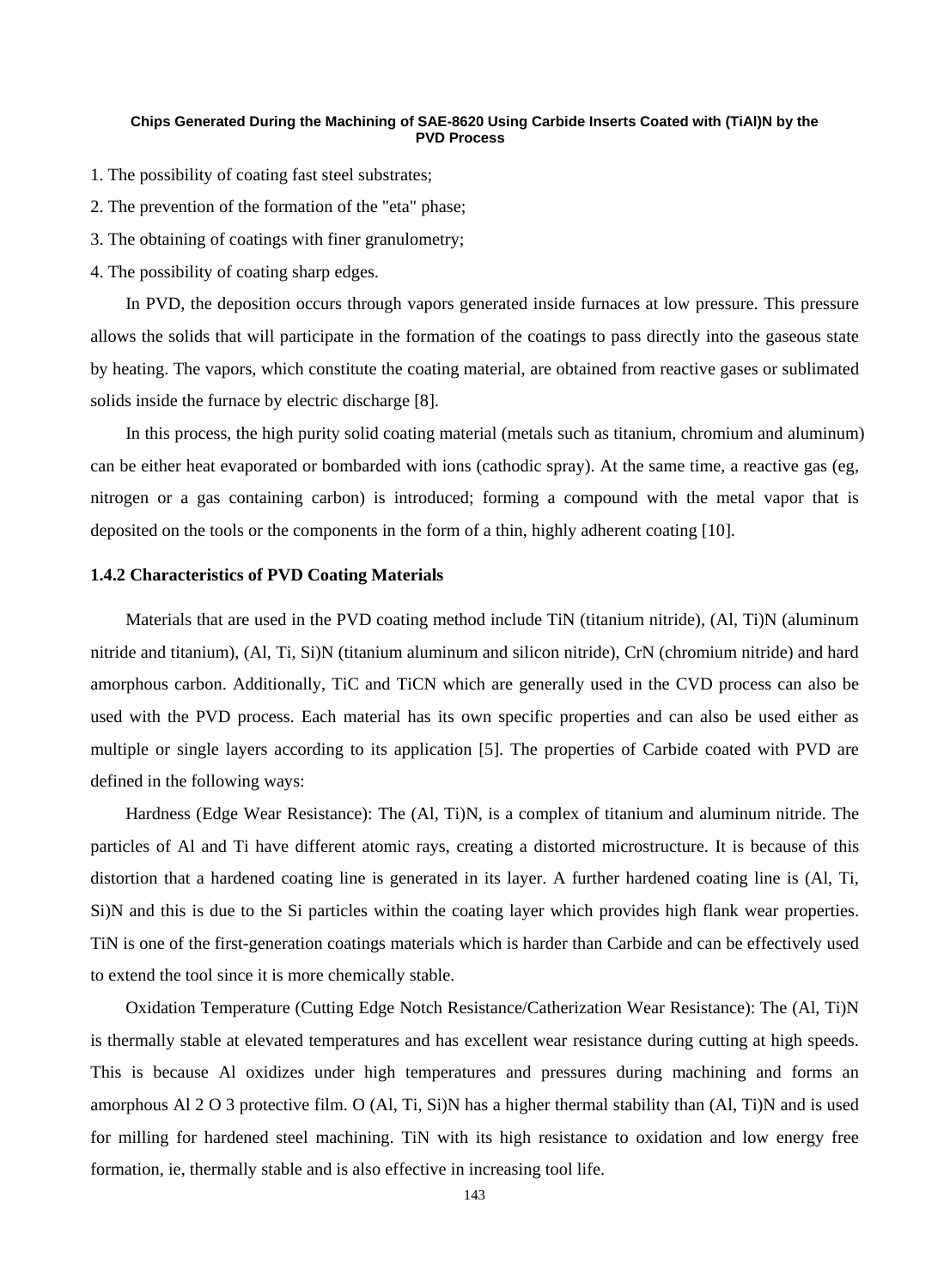## **1.4.3 The main characteristics of the coating layers are:**

 **Chromium Nitride (CrN):** CrN is an excellent coating for aluminum alloys, copper alloys and low alloy steels. CrN can also be used as an alternative to titanium and nickel alloys. This coating has a low tendency to form false edges.

 **Titanium Nitride Aluminum and Silicon (Al, Ti, Si)N:** (Al, Ti, Si)N has a higher thermal stability than (Al, Ti)N and is used for the coating where a more positive cutting edge is needed. This type of coating is employed in the machining of hardened materials, mostly in milling.

## **1.4.4 Substrate Used in Carbide PVD Coating**

 As a result, PVD coating can be applied to a wide range of substrates, such as Carbide and cermet, as well as high speed tools and welded Carbide tools, both of which have reduced hardness and resistance to high temperatures [5]. The PVD coating is also often used for drills, top mills, threading tools, etc. This is because the PVD can maintain the force of the cutting edge of the tool that requires a sharper (positive) cutting edge without it being damaged.



## **1.5 Cutting tool wear**

 The wear and tear that the tools suffer is mainly caused by the friction between the chip and the tool and between the tool and the part. Several factors intervene in this wear, such as shear micro welding, mechanical abrasion, intermetallic diffusion and oxidation. The action of these factors is related to the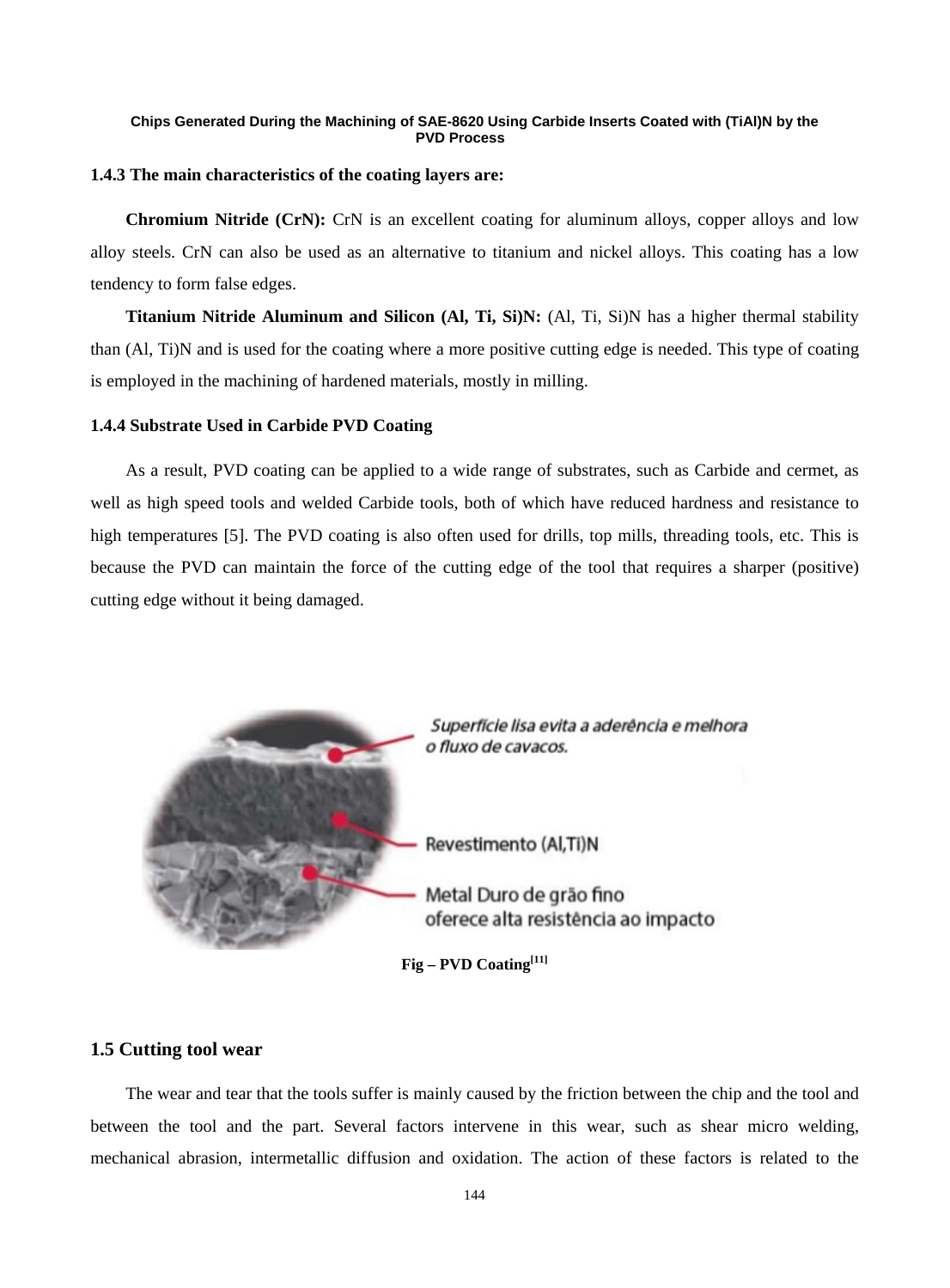cutting temperature, which depends mainly on the cutting speed [12]. During the machining process generate some damage to the cutting edge, these damages are classified into normal damages such as flank wear and crater, and abnormal damages such as fracture, breakage, welding, micro blasting, notching, cracking, plastic deformation and coating displacement.

## **1.6 Steel**

 The steels are basically a mixture of iron and carbon, that is, an alloy. Some alloys use elements such as silicon, phosphorus or other elements depending on the purpose of the steel to be constructed. In general, steel is an iron and carbon alloy, where carbon has a variation of 0.05% to 2% in the composition<sup>[13]</sup>. Alloys that contain carbon contents greater than 2% are called cast iron. Thus, to be called steel, the chemical composition should contain less than 2% of carbon. AISI 8620 is an alloy used in carburizing and carbonitriding applications. In addition, nickel in the alloy improves some properties of the material such as toughness and ductility, while chromium combined with molybdenum assists in the wear resistance and in the increase of the cementation hardened layer. This alloy is well balanced, tends to obtain a high hardness in the cementing layer and also an excellent resistance to wear<sup>[13][14]</sup>. The AISI 8620 alloy has several applications with machine elements and parts of the automotive industry such as the manufacture of gears, pins, bushings and parts where there is requirement of surface hardness obtained by the process.

## **1.7 Types and characteristics of chips**

 The chip is a very important machining element. The Study of the chip can bring information relevant to the knowledge of the process and, consequently, its use. Although it does not seem and most of the professionals that deal with manufacturing, especially in the companies, underestimate or discard this fact. As a rule of thumb in the industry, the chip becomes the main focus only when it negatively interferes with the final product, scratching it in the machine tool itself by excessive volume during machining or causing difficulty in storage or disposal $^{[12]}$ .

## **1.7.1 Types of chips**

 The ductility of the material and the conditions of machining, the formed chip can be classified in different types and forms. For ductile materials the chip generated is called the continuous chip and the fragile materials give rise to the chip breaking, which are broken into pieces (discontinuous)<sup>[1]</sup>. They present a classification in the following types: continuous chip, partially continuous chip or shear, discontinuous chip or rupture chip and segmented chip $^{[15]}$ .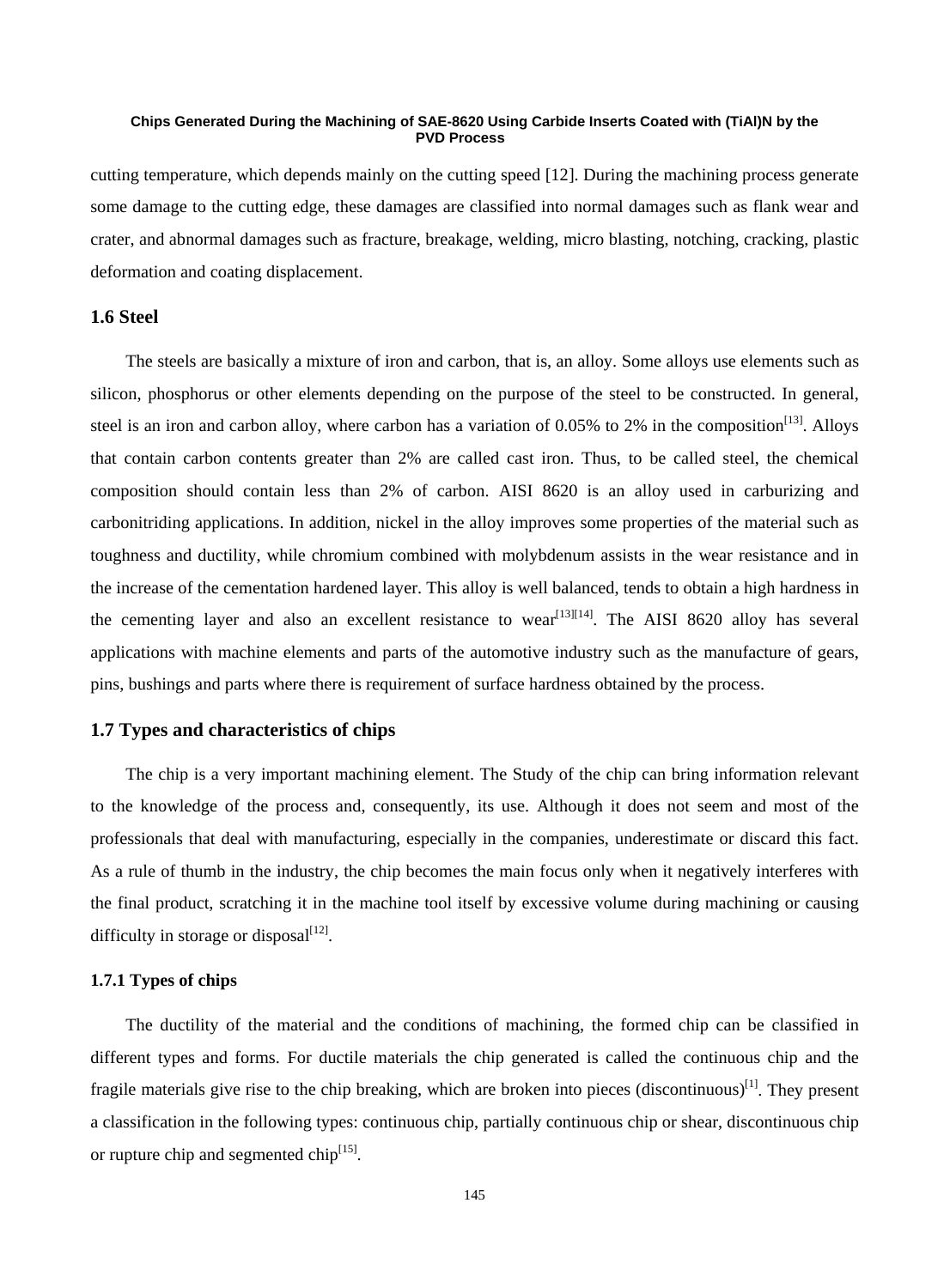## **1.7.1.1 Chip forms**

 The chips, besides being classified through the four types, can also be classified according to their shape. Some chip shapes are undesirable, as they may hamper machining operations, damage the machined part's surface finish, endanger the integrity of the operators and may cause tool malfunctions. Is normal that we have four forms of chip:

- a) Ribbon chip
- b) Helical chip.
- c) Spiral chip.
- d) Chip in chips or pieces.

## **1.7.2 Chip shape control**

 Numerous practical problems are related to the shape of the chip produced in the machining, since it has implications in the following areas [12]. Operator safety: Long tape-shaped chips can, when struck at the operator, seriously injure them. Possible damage to the tool and the part: ribbon-shaped chips may cause the part to be rolled up, damaging its surface finish. In addition to damage to the part, the chip on tape can also harm the tool, as in some operations it runs the risk of rolling over the part and trying to penetrate between the tool-part interface, which may cause tool breakage, among others. Cutting forces, temperature and tool life: when trying to deform the chip more in order to increase its breaking capacity can greatly increase cutting efforts, with consequent increase in temperature and decrease tool life. It can cause the shape change of the chip in different ways [1].

 The increase in the breaking capacity of the chip for non-overly tough materials can be obtained by increasing the deformation of the chip in the shear plane. As for cutting conditions, in general, an increase in cutting speed, a reduction in feed or an increase in the output angle, tends to produce chips on tapes (or continuous, as to type). The advance is the parameter that more influence, the depth of cutting which less influences the shape of the chips.

## **2. Materials and Methods**

 **GL204M CNC lathe:** for this research, the GL204M CNC lathe was used, machining AISI 8620 billets with dimensions of 85x335mm, using a program done manually in the FANUC system. The samples were submitted to different cutting speeds and will have a criterion of pre-determined useful life (VB=0.3mm).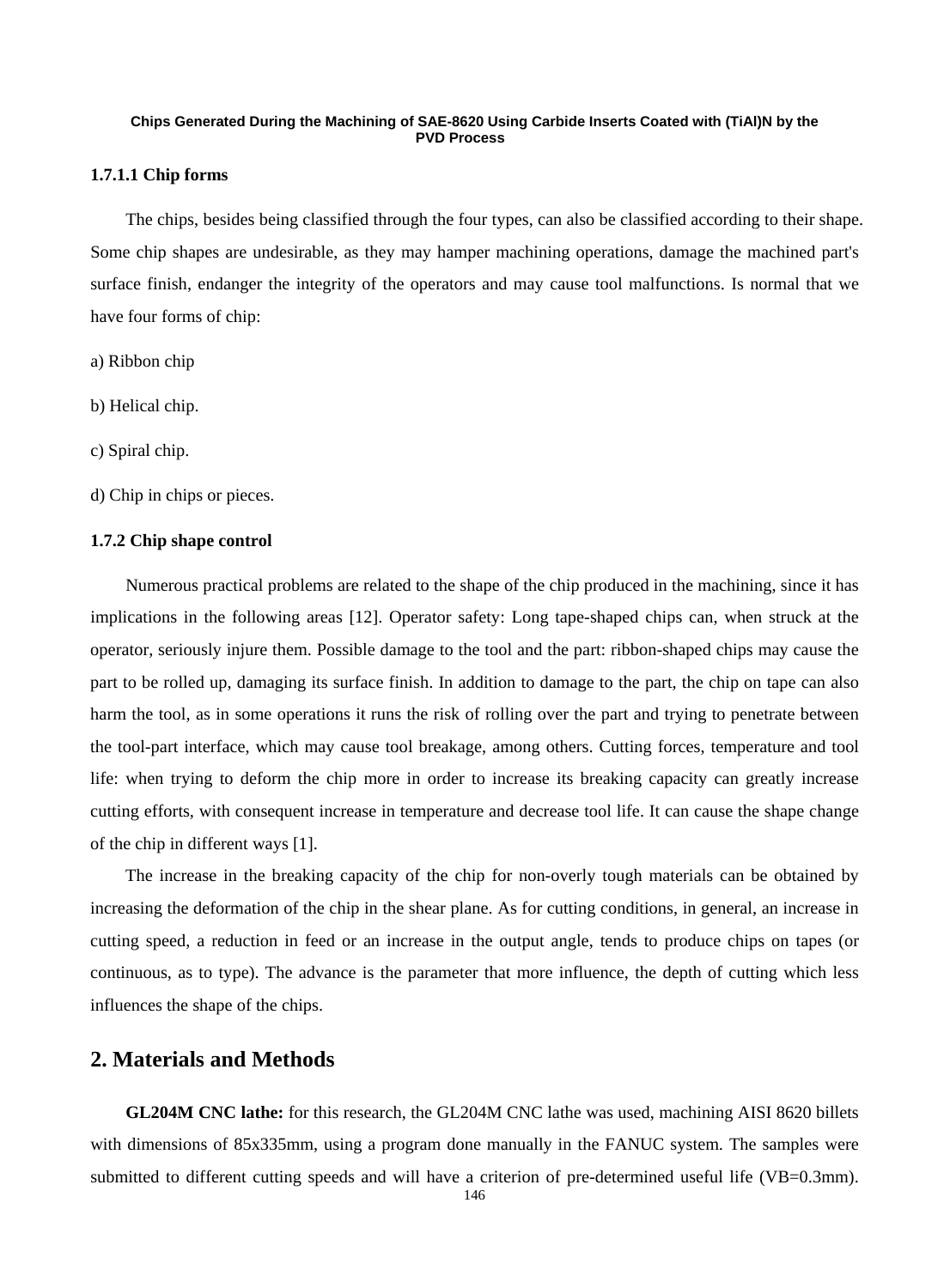The cutting speeds were set at 350, 400 and 500 m/min. In the CNC Lathe, the tunnel inserts of the Tungaloy brand were fixed to capto holder, as shown below:

## Insert: WNMG060408-TM AH120

## Toolholder: C3-PWLNL22040-06

 To perform the tests, the inserts were mounted on the capto support alternately, that is, tests were performed one at a time with the objective of a previous analysis of the data throughout the tests.

 During machining some data has been collected (power consumed, vibration, temperature, acoustic emission). The acquisition of this data was performed by sensors input to capto and with direct communication to the computer. The software used to acquire the data was LabView 8.1, in which software was developed for the acquisition of vibration, power, temperature and acoustic emission data. In the program the variable condition for each test was the cutting speed, since all other conditions remained unchanged.



**Fig – Capto System (Costa, 2016)**

 **Microscope Mahrmodelo MarVision MM200**: In this microscope, the insert was analyzed for the identification of flank wear, so that when the VB limit of 0.3mm was reached, the test was interrupted and a new part and insert were assembled for testing, changing the variable that was the cutting speed when necessary (as programming).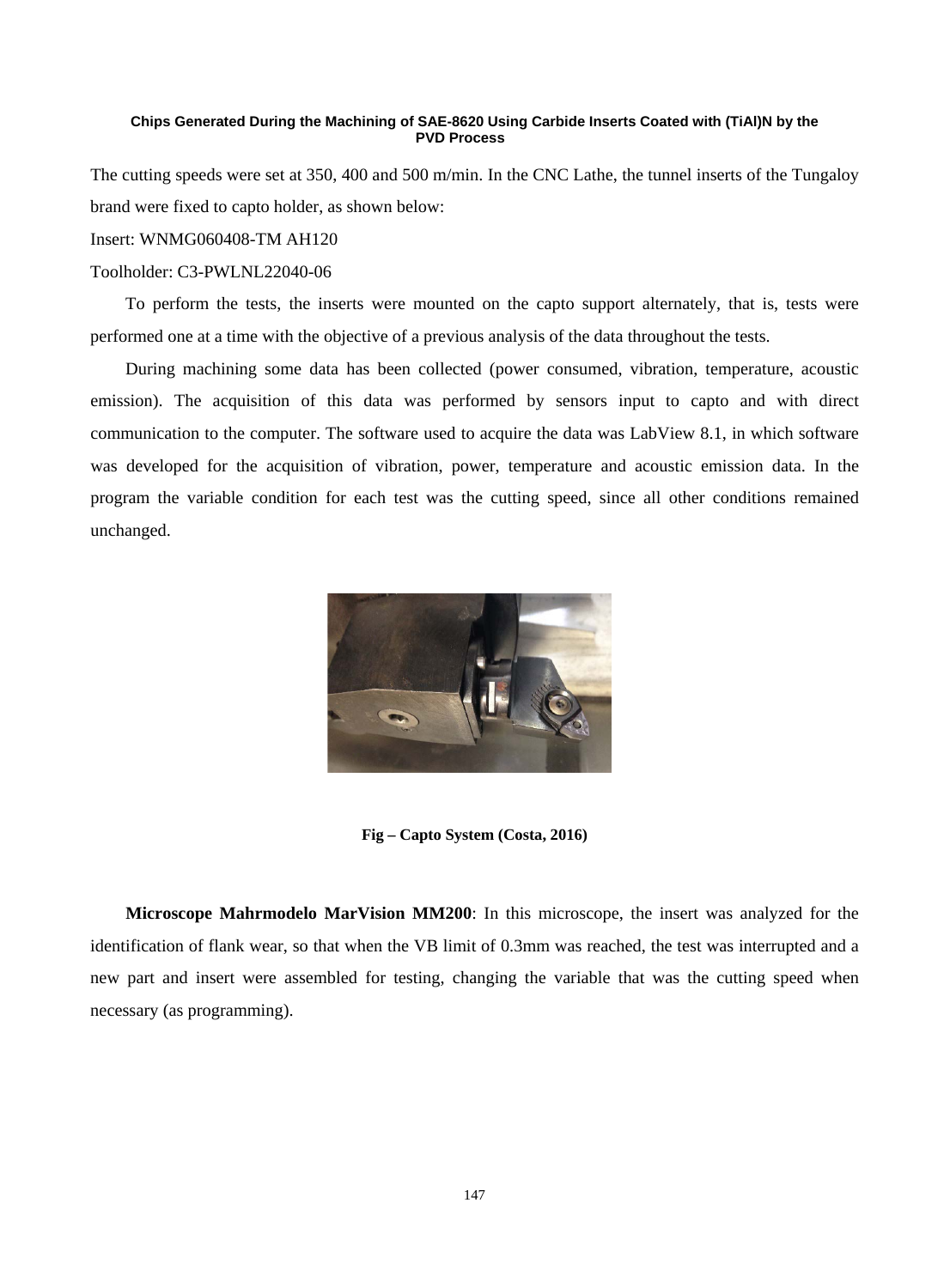

**Fig – Microscope (Costa, 2016)**

 **AISI 8620:** it is a steel for cementation and later processing connected to nickel, chromium, and molybdenum which gives it better temperability. The carburizing is used to increase the wear resistance in a core of good mechanical strength and fracture. After cementation the surface hardness can reach 62 HRC. Being a very used material in the metalworking industry and in high scale in the segment automotive, this steel AISI 8620 was used in this research. In addition, this is a steel with high resistance to wear and has a good machinability.



**Fig – Workpiece (Costa, 2016)**

 **Carbide Insert:** In this research we will use carbide inserts using the PVD coating process. The geometry according to the manufacturer is WNMG080408-TM. The PVD carbide insert will be of the AH725 coating grade with a hardness of approximately 91.5 HRA, with a cross-rupture strength of 3.0 GPa and a coating thickness of 2μm.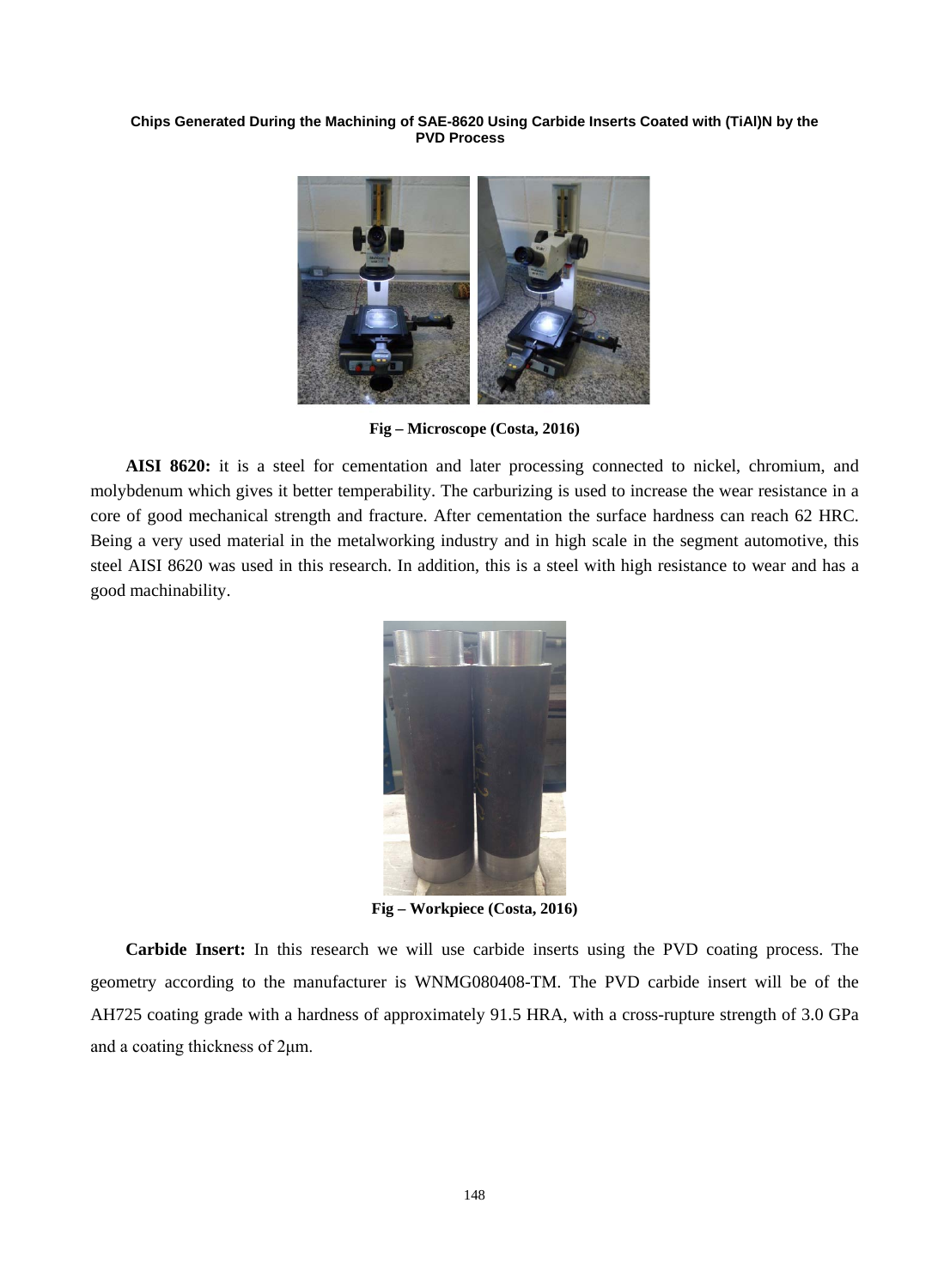

**Fig – Carbide Insert (Tungaloy, 2015)**

# **3. Results and Discussion**

 During the machining, the removed material undergoes great deformations until it is drained over the surface of he tool, in this way the chip is formed, where the chip in turn has its thickness changed and as a result it becomes thicker and the length becomes thinner. In the region where this transformation takes place, a greater need for power or energy to deform the material, for this reason there is a great heat generation and an increase in cutting resistance. It can be observed that the chips had similar performances and with that their formation was spiral and with a maximum length in approximately 30mm at the lower cutting speed. This fact is expected, because even altering the cutting speed, the feed was kept constant and thus the material removed remained within the zone of formation of the chipbreaker therefore, all having the same appearance as the change of length, this is gives due to the fact that the higher the cutting speed, the smaller the length of the stay, for this type of chip formation.



**Fig – VC=350 m/min (Costa, 2016)**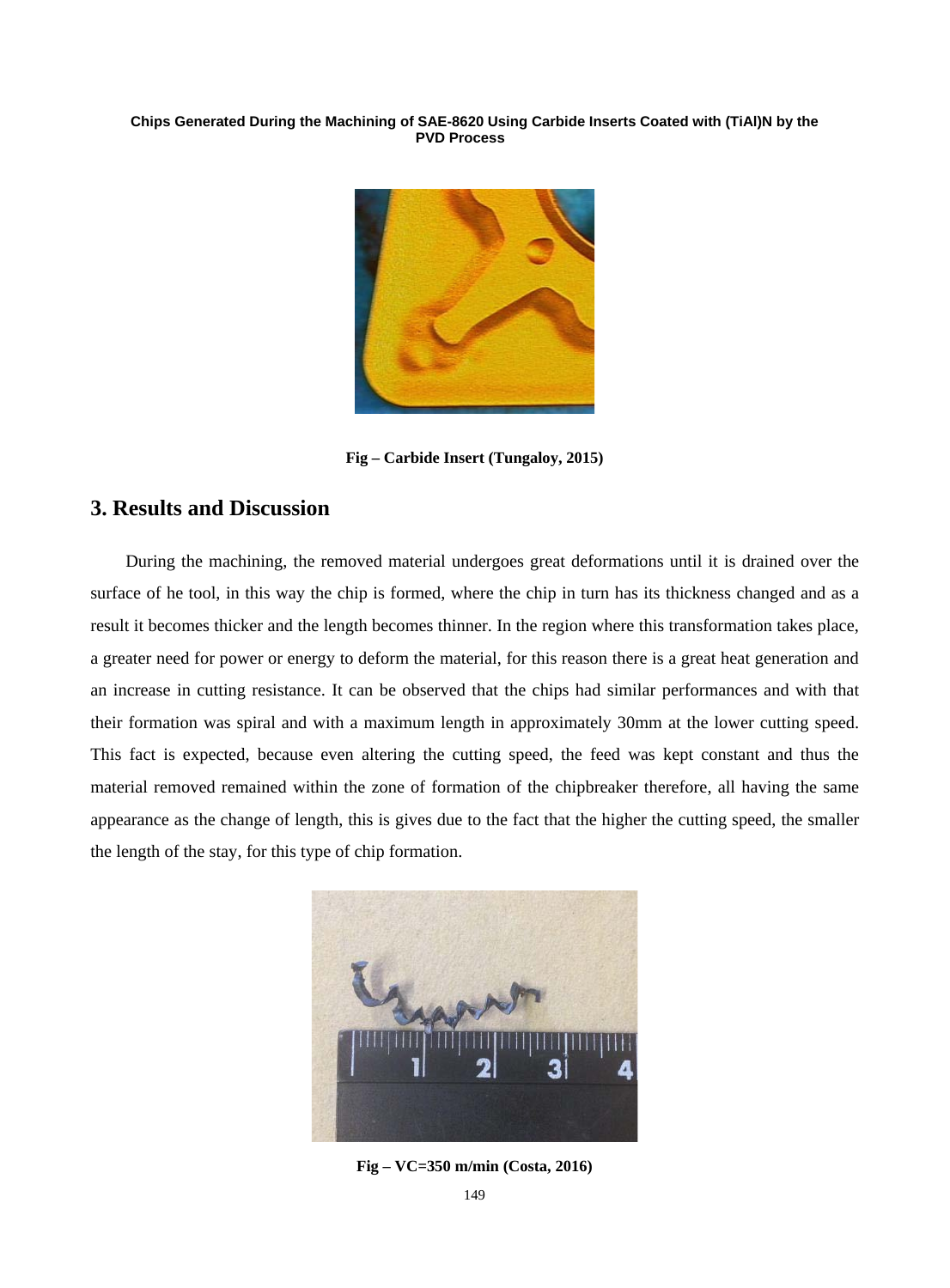

**Fig – VC=400 m/min (Costa, 2016)**



**Fig – VC=500 m/min (Costa, 2016)**

 Even the machining being without refrigeration, which tendentiously increases the temperatures throughout the process still, harms the life of the tool, the chip former worked very well and perfectly fulfilled its role, remembering that the fixed parameters were the advance (fr=0.2mm/rev) and depth of cut (DOC=1mm in radius). In this research we can observe that even without the refrigeration, the chip formed still stays within the ideal chip profiles and has its behavior expected when it comes to chip formation in steel machining.

The tools coated with the PVD process usually support cutting speeds up to 220m / min, but as technologies have become better and production processes increasingly competitive, the objective of this research was precisely to identify the limits and how far the chip would remain within the ideal formation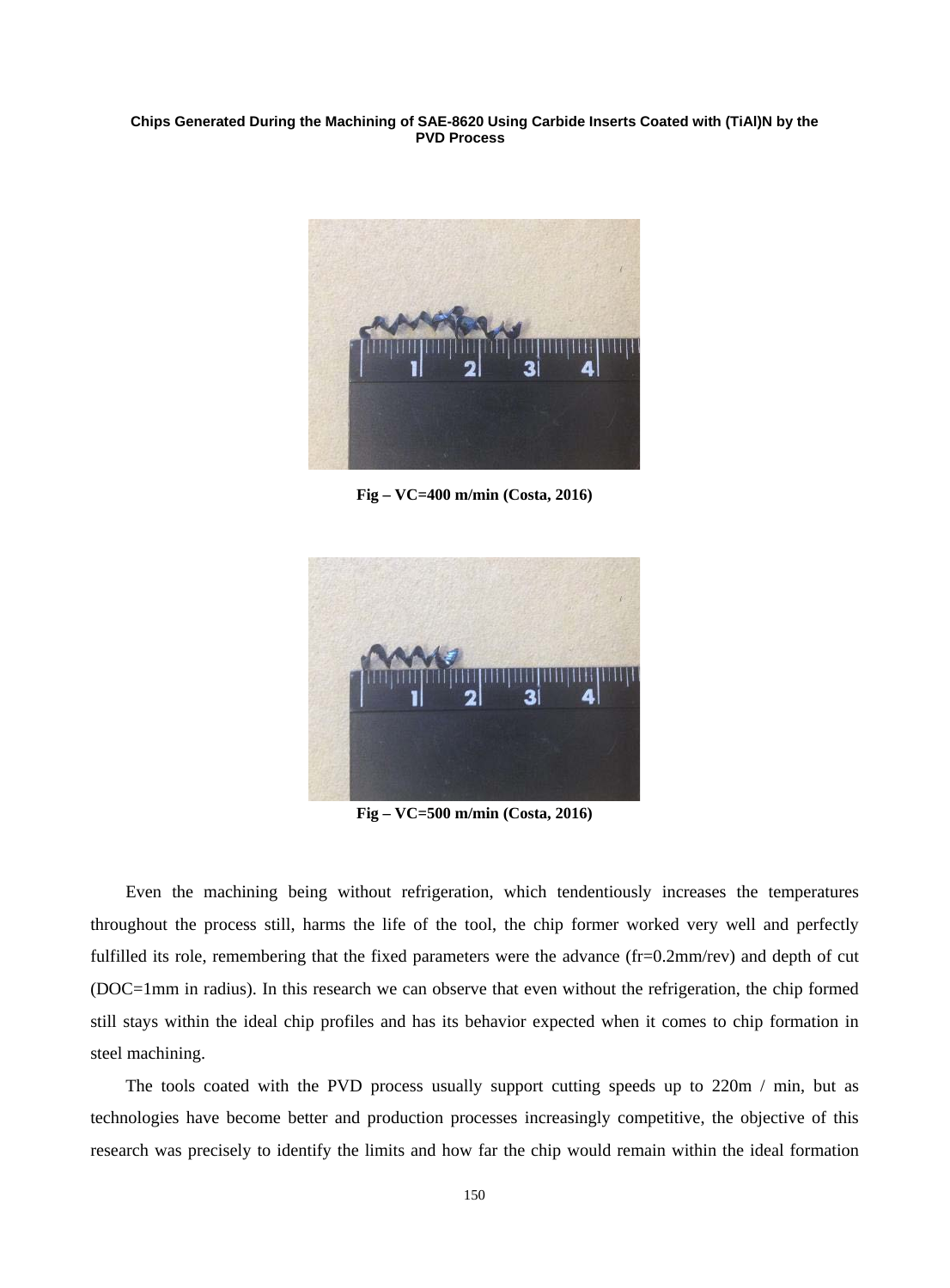and what this could generate to the logo of the tool life. During all the laboratory tests, it was observed that even the tool suffering from wear and tear, the chip did not change its physical appearance or its flow behavior, proving that, even when putting the tool to a severe condition and above that it is recommended to him, the chip remains within the expected, this is also due to the fact that we keep the other factors fixed, favoring the process.



**Fig – Wear of Cutting Edge 300m/min, 400m/min and 500m/min (Costa, 2016)**

 Throughout the wear and tear of each tool, it was not only the wear but also the vibration that was generated along the wear of the tool, up to its own limit of 0.3mm. As increasing the cutting speed the contact time tends to be lower, the vibration also tendentiously increased, however, the parameters of 300m/min and 400m/min maintained an increase of the vibration in relation to constant and increasing wear, different from the 500m/min parameters, which only have a tendentiously shorter contact time, also has a natural increase in temperature since the rotation has become larger and the scrubbing also, generating not only premature wear of the tool but also a vibration totally uncontrolled and without a definite increase or decrease pattern.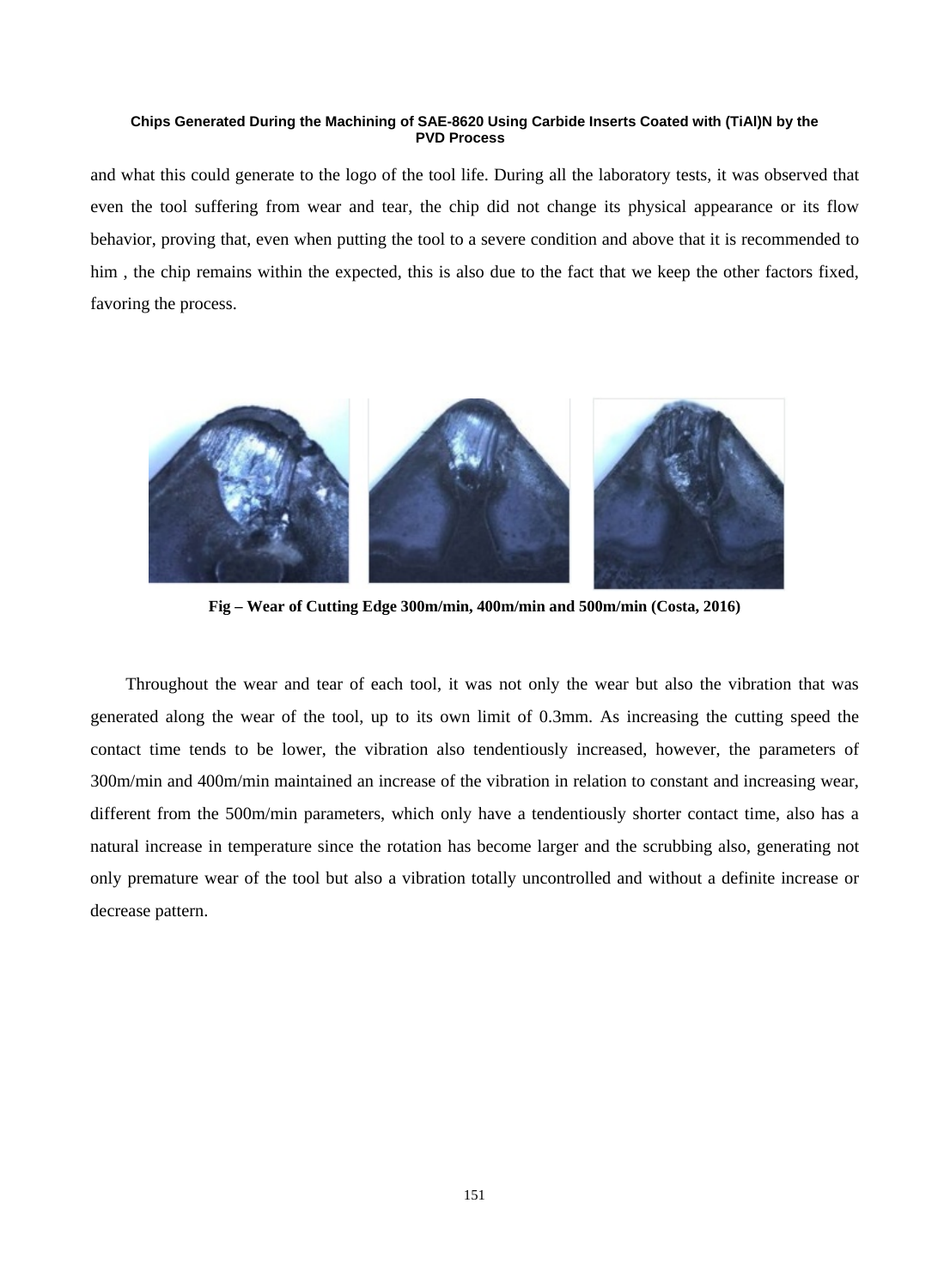**Chips Generated During the Machining of SAE-8620 Using Carbide Inserts Coated with (TiAl)N by the PVD Process**



**Fig –Vibration and Wear (Costa, 2016)**

 In order to verify if the same abnormality occurred, the cutting speed was reduced from 500m/min to 450m/min only to carry out this verification, but it was noticed that, even when suffering from the heating of the process was the largest parameter, this new proposal pointed a gradual increase and similar to the other parameters, thus indicating that in fact the limiting working limit or the working limit parameter of the tool should be lower than the cutting speed of 500m/min.

## **4. Conclusion**

 This research was very important and worth, given the relevance of the subject, the actuality treated and the own involvement with the machining area. Based on the objective of analyzing the formation of chips in the process of steel machining without refrigeration, one can see the importance of the study carried out to contribute to cost reduction, better understanding of the processes and materials and better final quality of the parts generated in the industry . It was observed that, although the shear rate has increased considerably, the formation of the AISI 8620 steel chip remained the same and there was no abnormal formation during the process. In addition, from this research there is a cut-off speed limit for PVD-coated inserts for the turning process and their due behavior regarding wear and vibration.

 This process can be applied in several segments of industry, however, due to the high heating during chip formation and its dissipation, it is recommended that the technique analyzed in this research be implemented only in closed machines and / or equipment due to safety.